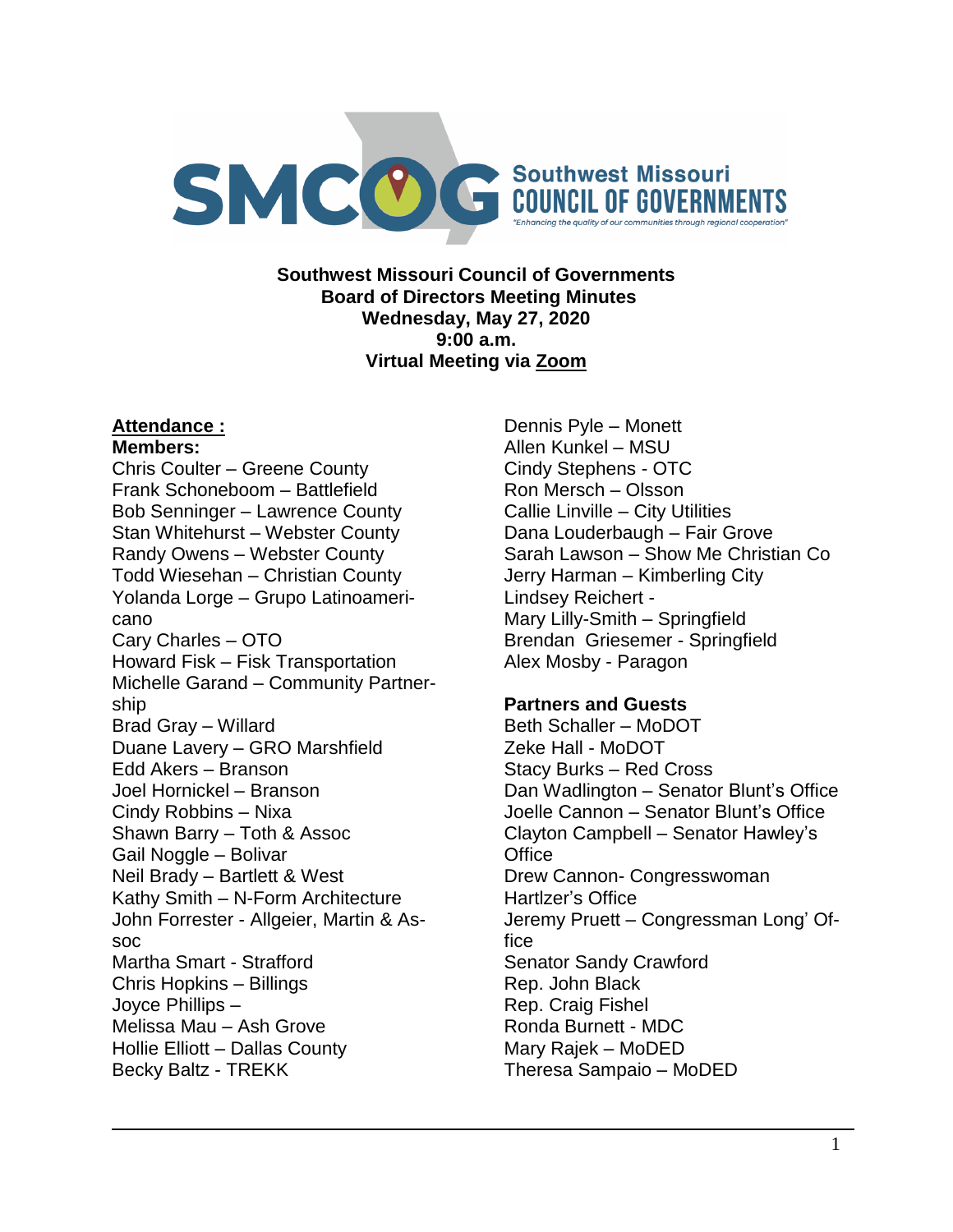Sara Fields - OTO Dennis Wiggins – Ozark Region Career **Center** Alex Cobb – Senior Age Alice Wingo – CFO Christa Atchison - MoDED Pam Duitsman – MO Ext.

#### **Staff:**

Jason Ray Jane Hood Megan Clark Dorothy Wittorff-Sandgren Brandon Jenson Courtney Pinkham Will Mansfield Jack Wendel

## **Open Meeting**

**Introductions and Announcements—** Chris Coulter

#### **Approval of May 27, 2020 Meeting Agenda—**Chris Coulter *Cindy Stephens motioned and Howard Fisk seconded to approve the Agenda for the May 27, 2020 meeting. Motion Carried.*

## **Approval of January 22, 2020 Meeting Minutes—** Chris Coulter

*Dana Louderbaugh motioned and Cindy Stephens seconded to approve the Minutes for the January 22, 2020 meeting. Motion Carried.*

## **Legislative Reports**

**Jason Ray** – State money to RPC's is the same as last year pending Governor withholdings. Some legislation that SMCOG has been tracking includes HB 1854. It has several issues including changing Transportation Development Districts (TDD) and Community Improvement Districts(CID). One group is working to have the Governor veto the bill. We will continue to watch it. A local government expenditure data base bill was passed (we have watched this for a couple of years) The helmet law was repealed and goes to the Governor for signature. We are reviewing the Federal CARES relief package and what the programs can be used for. We are supportive of EDA Revolving Loan Fund reform (part of HEROS Act) and reached out to our federal representatives. NADO has been supportive of this issue for some time.

## **Clayton Campbell –** Senator Hawley's Office

USDA announced this past week their Food Assistance Program that will provide \$16 Billion in relief to Ag producers affected by COVID-19. Senator Hawley has supported economic assistance to individuals during COVID. He is advocating for government to help people get their jobs back by proposing a Rehire American Plan.

## **Joelle Cannon** – Senator Blunt's Office

Working on the next phase of assistance with COVID-19. House is working on proxy voting right now. SBA has put out new guidelines for the loan forgiveness in PPP.

## **Jeremy Pruett** – Congressman Long's Office

House not in session now. Congressman is pushing for Transportation Infrastructure bill which would stimulate the economy and getting the House back in session. HHS has authorized \$225 million aid for rural clinics. Missouri has 351 which will mean about \$17 million. Missouri is number one in the nation in rural clinics.

#### **Drew Cannon** – Congresswoman Hartzler's Office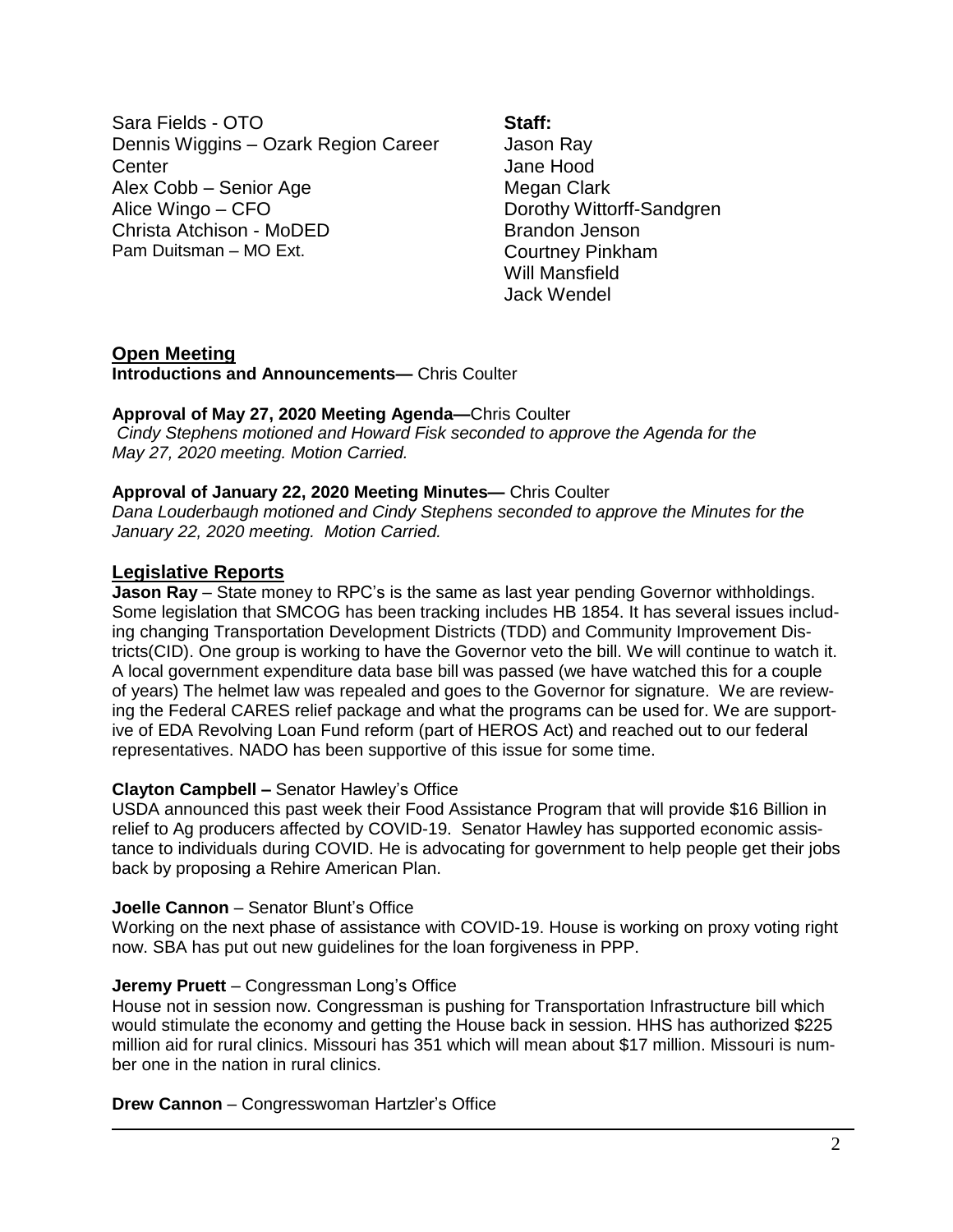Working on bills that would protect meat producers and non-profits from frivolous lawsuits. House considering the FISA bill today. Twenty-five percent of the CARES Act money that the state receives, will go to the counties.

**State Representatives John Black, Craig Fishel & Senator Sandy Crawford** – HB1854 gives cities & counties ability to form a geographic zone called a Targeted Industrial Manufacturing Enhancement Zone to provide additional support for infrastructure for the area. It would allow the city and county to retain 25% of the payroll tax that would otherwise go to the State. Missouri DED will administer the program. Senator Crawford said that there are several additional good provisions in HB1854 that would benefit cities and counties in the SMCOG region. State Representative Fishel agreed.

# **Business Meeting**

**1. Approve FY 2021 Budget –** Jason Ray Jason presented and reviewed the SMCOG FY2021 Budget. *Dennis Pyle motioned and Howard Fisk seconded approval of the FY2021 Budget. Motion carried.*

## **2. Nominating Committee –** Chris Coulter

Stan Whitehurst, Gail Noggle, Howard Fisk and Frank Schoneboom volunteered to be on the nominating committee.

## **3. Program Updates** – Jason Ray

Jason provided visual slides on program updates and reviewed them.

Economic Development - SMCOG was officially approved for the EDA Partnership Planning Grant on 4/1/20. Cox College Phase II. Infrastructure proposals.

COVID-19 Response & Recovery - SMCOG looking into setting up a Revolving Loan Fund through EDA Covid-19 funds. Long-Term Economic Recovery will allow us to bring on additional staff for recovery. CARES act funds going to counties which we can assist with administration.

Census- Has been delayed due to COVID-19.

Hazard Mitigation Plan and Housing Study updates.

Transportation – No new STIP from MoDOT this next fiscal year.

Hazard Mitigation plans, Grant writing & admin., Comprehensive Plans, Housing & Homeland Security.

# **Partner Updates**

**Mo Dept of Transportation** - Megan Clark reported for Beth Schaller- MoDOT will continue with the present STIP due to decreased funding. Some letting has been delayed.

**Ozarks Transportation Organization-** Sara Fields - Widening of James River Freeway from 65 to Glenstone has been postponed indefinitely.by MoDOT.

**Dept of Conservation** – Ronda Burnett – First Elk hunting season will begin. Accepting applications for new Relevancy position at Conservation.

**Ozark Region Workforce Development** – Dennis Wiggins – They will be reopening to the public tomorrow. Have over 1000 open positions in their system right now.

**Mo Dept of Economic Development** – Mary Rajek – Dept has been active since the COVID - 19 has occurred. Determining the impact it is having on Missouri and how they can assist in recovery.

**Community Foundation of the Ozarks** – Alice Wingo – Grants available for COVID-19 recovery up to \$40,000. Can apply at cfozarks.org. Grants awarded every other week in June.